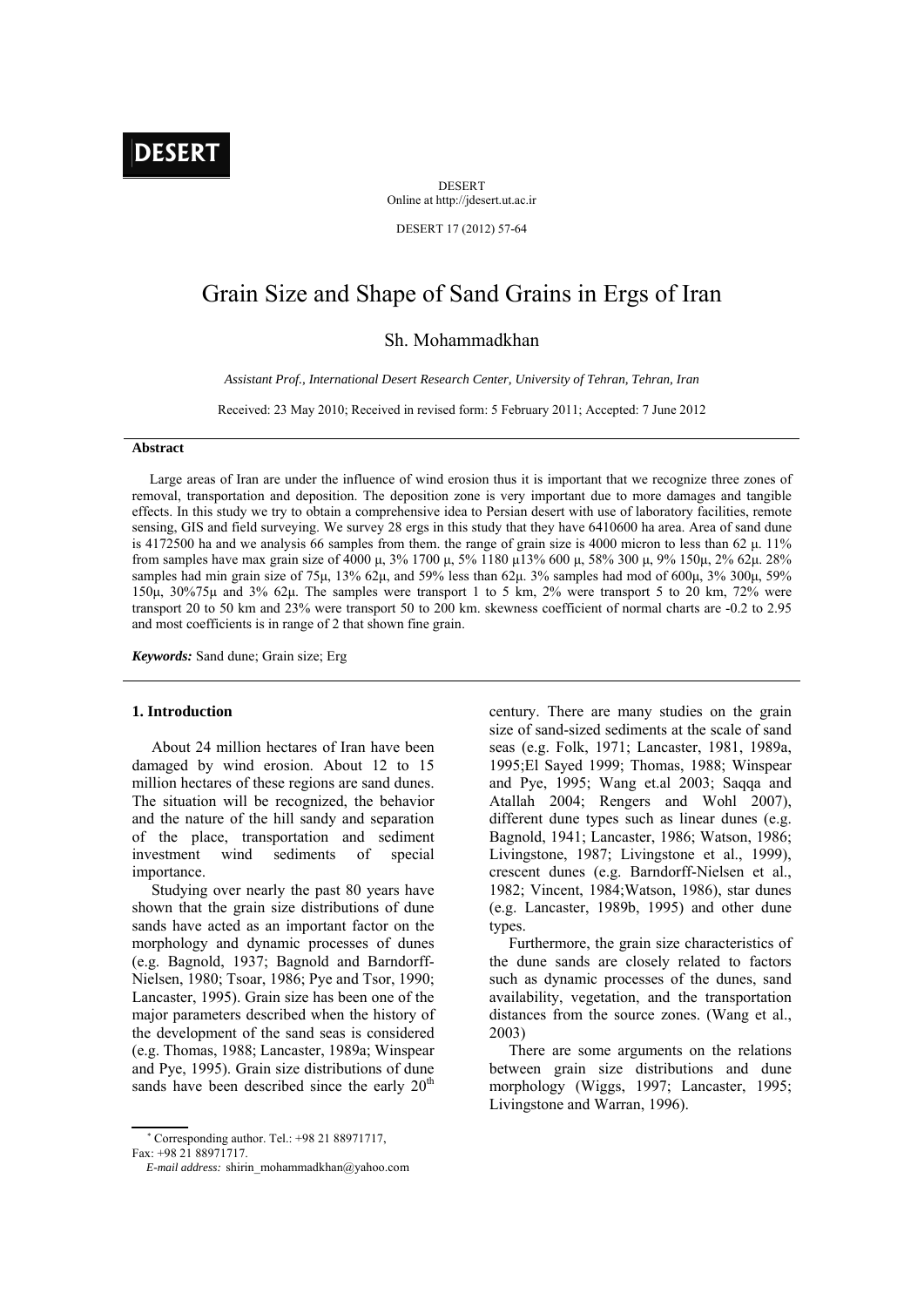# **2. Material and Methods**

 The sampling area is located in the ergs of Iran where compound/complex crescent dunes

and chains, compound domes, compound/complex linear dunes and star dunes have developed successively in each erg (Figure 1).



Fig. 1. Location of ergs of Iran

2.1. Satellite images(TM 2000) were used to obtain the geomorphologiy map of mountains, pediments, piedmonts and ergs.

2.2. Using aerial photo at scale 1:50000 for nominate the aspect and type of sand dunes in erg.

2.3. Using the topographic map at scale 1:250000 for supplement the Iran inequality.

2.4. Using the geology maps at scale of 1:250000 for recognition of geology of deposition regions.

2.5. Delineating the sand dunes in maps at scale 1:1000000

 Sediment samples of between 600 and 1000 g were collected from the sand dunes and sand seas.

 In order to compare the analytical results with those of other sand seas, 300 g of each sample was sieved at 0.25 μ intervals.

# **3. Results**

 27 Ergs were recognized in Iran. They have different area. The smallest of them is Booralan Makou with  $16$  Km<sup>2</sup> areas while the biggest is Loot with  $11745$  Km<sup>2</sup> areas. Area of Iran Ergs is shown in Table 1.

 In distribution, sand dunes of these ergs are divided into three types: isolated, single chains and coalescing chains. Sand dunes are mainly concentrated in this area that accounts for 95% of the total area in ergs and sand seas accounts 5%.

#### *3.1. Oman Erg*

 These sand dunes are located in the south east of Iran in longitudes 60º 45' to 57º 20' E and latitudes  $25^{\circ}$  20' to  $26^{\circ}$  45' N this erg is created by moving sand with waves.

These sands have two main sources:

1. Sea source; that named coastal sand dune. These dunes are linear dune with 10 m to up 1 km width.

2. Non sea source; source of these sand dune is dry channels.

 The samples of this erg catch from Jask. The mean grain sizes vary between  $300\mu$  and  $\leq 62\mu$ with a mean of 125 u. Distance from sources is about 20 to 50 Km.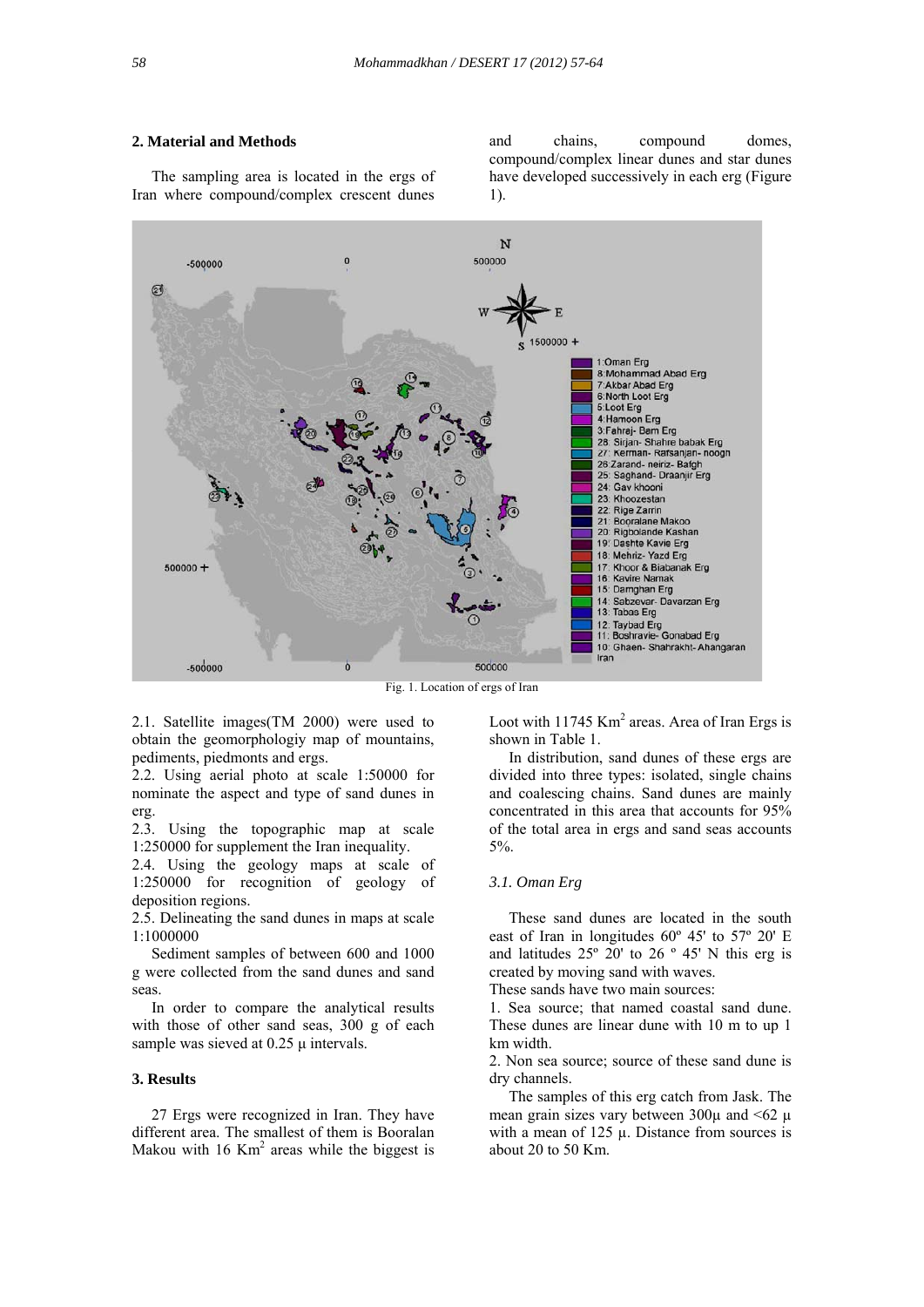The mean value of skewness is 2.16 indicating that the sands are very fine and irregular. They are poorly sorted. Abrasion coefficient of sample is 245 that show a medium abrasion.

The shape of sand grains results of samples in the area of dunes are shown that there are 20% water erosion and 78% wind erosion. The diameter of most particles is finer than 50  $\mu$ .

| No.            | Name                           | Area (ha) |
|----------------|--------------------------------|-----------|
| 1              | Oman                           | 277682    |
| $\overline{2}$ | Iranshahr- Bampour- Jazmoorian | 277682    |
| 3              | Fahraj-Bam                     | 51808     |
| $\overline{4}$ | Hamoon                         | 18338     |
| 5              | Loot                           | 1174518   |
| 6              | North Loot                     | 85962     |
| $\overline{7}$ | Akbar Abad                     | 10541     |
| 8              | Mohamad Abad                   | 20212     |
| 9              | Ghaen-Shahrakht-Ahangaran      | 292968    |
| 10             | Boshravie- Gonabad             | 277682    |
| 11             | Taybad                         | 17001     |
| 12             | Tabas                          | 31699     |
| 13             | Sabzevar-Davarzan              | 266487    |
| 14             | Damghan                        | 14212     |
| 15             | Kavir Namak                    | 267037    |
| 16             | Khoor & Biabanak               | 126978    |
| 17             | Mehriz-Yazd                    | 48946     |
| 18             | Dashte Kavir                   | 546464    |
| 19             | Rigbolande Kashan-Qom          | 231397    |
| 20             | Booralane Makou                | 1600      |
| 21             | Rig zarrin                     | 68257     |
| 22             | Khoozestan                     | 149784    |
| 23             | Gav khooni                     | 45822     |
| 24             | Saghand-Deraanjir              | 12153     |
| 25             | Zarand-Neyriz-Bafgh            | 15420     |
| 26             | Kerman-Rafsanjan-Noogh         | 104210    |
| 27             | Sirjan-Shahr babak             | 104775    |
|                | Total                          | 4539634   |

#### *3.2. Iranshahr- Bampoor- Jazmoorian*

 These sand dunes are located in the east of Iran in longitudes 58º/00' to 60º/50' E and latitudes 27º/00' to 27º 00' N. The sand dunes trend is E–W. They are 9 series of sand dunes. There are range lands, farms and buildings between of them. The sand dunes are 2 series, old and young. There are barchans, barchanoid, and longitudinal sand dune in this erg. Their lengths is more 10s km. these sand dune have damaged many farms and urban as yet. We select 2 areas for samplings. The first Sample of this erg catches from Zabol. The mean grain sizes vary between 300  $\mu$  and  $\leq 62$   $\mu$  with a mean of 143 µ. The mean value of skewness is 2.95 indicating that the sands are very fine and irregular. They are poorly sorted. Abrasion coefficient of sample is 416 that show a high abrasion. The shape of sand grains results of samples in the area of dunes are shown that there are 55% water erosion and 36% wind erosion and 9% weathering. Mod of this grain is 75 µ.

 The second Sample of this erg catch from the north of Systan (Mishdagh pass). The mean grain sizes vary between 300  $\mu$  and <62  $\mu$  with

a mean of 133  $\mu$ . The mean value of skewness is 2.10 indicating that the sands are very fine and irregular. They are poorly sorted.

#### *3.3. Fahraj Bam erg*

 These sand dunes are located in the south east of Iran and south of loot in longitudes 58º 30' to 59º 30' E and latitudes 28º 30' to 29º 00' N this erg have very active dunes. These sand dune have damaged many farms and urban as yet such as Narmashir. There are both small and large dunes in this erg. The sample of this erg catches from Bam. The mean grain sizes vary between 300  $\mu$  and <62  $\mu$  with a mean of 193  $\mu$ . The mean value of skewness is 2.20 indicating that the coarse sands are more than the others. The mean value of Qdeph is 0.81 that show a low abrasion.

#### *3.4. Hamoon Erg*

 These sand dunes are located in the east of Iran near border line of Iran and Afghanistan in longitudes 60º 56' to 61º 10' E and latitudes 30º 00' to 31º 25' N.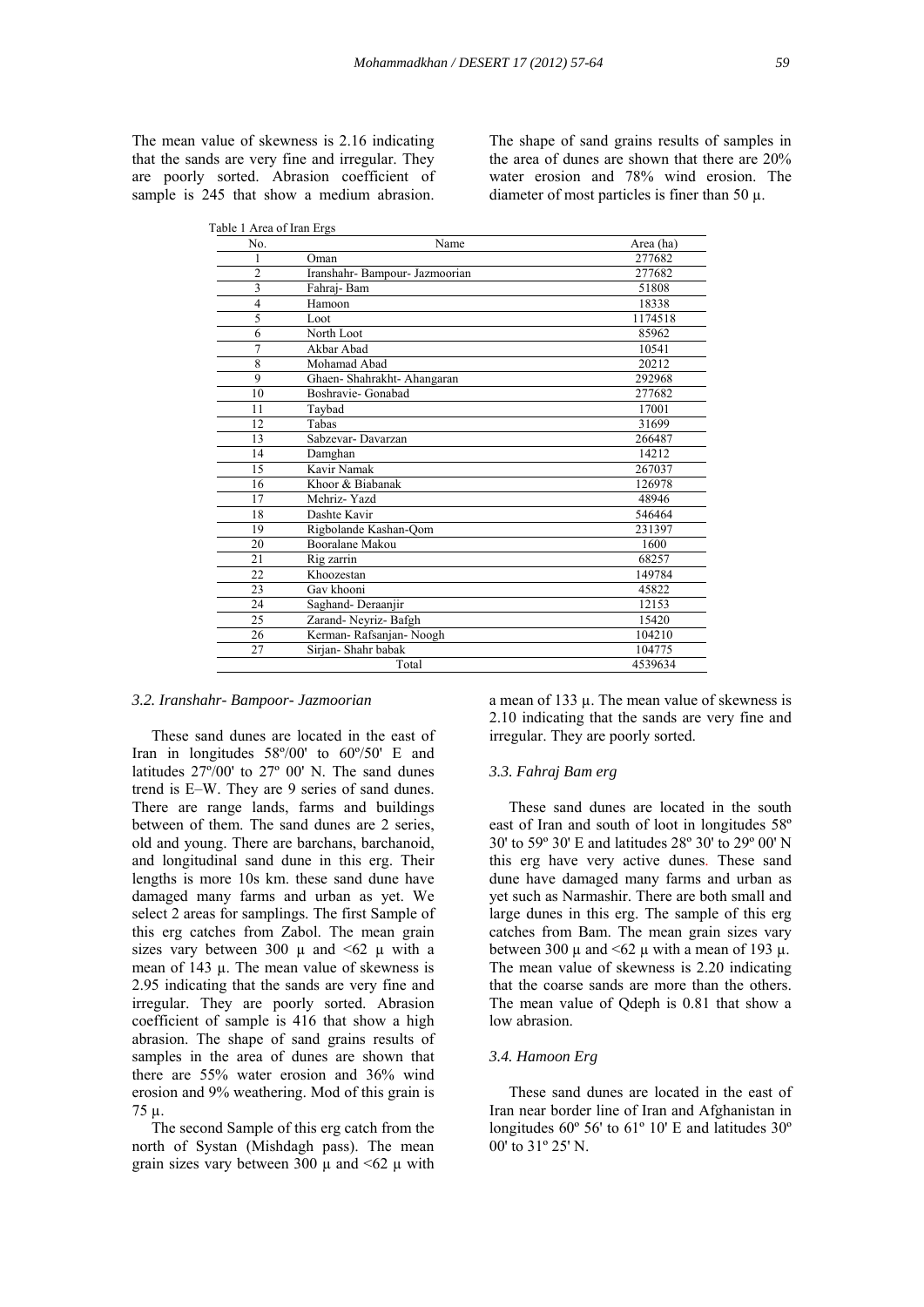There are barchans, barchanoids, seif and silk sand dune in this erg. Hamoon Lake is near these sand dunes. The sources of these dunes are flooding rivers and dry bed rivers of Afghanistan

And also bed of hamoon especially in dry seasons. The Sample of this erg catches from the Hamoon Lake. The mean grain sizes are 210  $\mu$ .

 The mean value of Qdeph is 0.73 that show a medium abrasion.

## *3.5. Loot Erg*

 Sand dunes with 1139555.54 ha and sand seas with 34962.93 ha of loot erg are a biggest sand dune and sand seas of the world. Elevation of the star dunes are to 500 m in this erg.

In this erg we can see the biggest yardang in the world. The length of this series is more than 50Km. Due to the impossibility travel, this interesting series of sand dunes, Kaluts and yardangs are still unknown. This series is located in Kerman and Sistan & Baloochestan province in longitudes 57º 50' to 59º 55' E and latitudes 29º 00' to 31º 30' N.

 There are barchans, seif, silk sand dune Star dune and longitudinal sand dune in this erg. This series of sand dunes and Yardang is very interesting in terms of ecotourism. To investigate the characteristics of sand dunes, we've sampled from Deyhim and Loote Zangi Ahmad. The mean grain sizes vary between 600 u and  $\leq 62$  u with a mean of 120 u.

#### *3.6. North Loot*

 These sand dunes are located in Central Plateau of Iran. This collection is comprised of 2060 ha sand dunes and 83902.12 ha of sand seas. The sand dunes are seen individually and scattered in the North Lot. These sand dunes are located in geographic coordinates 57º 20' to 55º 30' E and 31º 00' to 30º 00'.

# *3.7. Kavire Namak Erg*

 These sand dunes are located in the central of Iran in longitudes 56º 40' to and latitudes 34º 05' to 33º 00'. There are both small and large dunes in this erg. The area of sand dunes is over 267037.3 ha.

#### *3.8. Dasht Kavir Erg*

 The area of sand dunes is 546464.4 ha. These sand dunes are located in longitudes 53<sup>°</sup> 10' to 54º 45 E and latitudes 33º 30' to 34º 15' N.

## *3.9. Rigboland Kashan- Qom*

 This series is located in Khahshan, Aran & Bidgol than northern parts such as Vragh Sorkh from Esfeham province in longitudes 51º 00' to 35º 15' E and latitudes 33º 15' to 35º 00' N. There are barchans, barchanoids and seif sand dune in this erg.

 The height of sand dunes is reaching up to 120 meters. The area of sand dunes is 223070.8 ha. The mean grain sizes vary between  $600 \mu$ and  $\leq 62$  µ with a mean of 167 µ. Mod of this grain is  $150 \mu$ . The mean value of skewness is 2.54 indicating that the finer particles are more than the others. Also, based on Morfoskopy surveys, the abrasion %coefficient is 445 that show the abrasion is high. Study of sediments showed, 7% particles have chemical and physical erosion, 18 % have water erosion and 75 % have wind erosion.

# *3.10. Khoozestan Erg*

 This series is located in west of khoozestan province in longitudes 47º 40' to 49º 20' E and latitudes 31º 05' to 32º 20' N. The area of sand dunes is 149783.5 ha. Preliminary analysis indicates that the syncline formation and sandstones of west province are the source of these deposits. Although there is some claim that the origin of the sand dunes is from Iraq. Sand dunes of Bostan, Soosangerd and west of karkhe are Secondary source for other dunes in province. The sand dunes have along about 200 kilometers from Einkhosh to southeast of Ahvaz. There are barchans, barchanoids, and longitudinal sand dune in this erg. We catch 9 samples from this erg Include: Ahvaz 130Km, Ein khosh, Albaji, Ahvaz 60Km, Maroon, Mashrahat, Gambooe, Omidiye, and west of Karkhe that their shape of sand grains characteristics are shown in Table 2

# *3.11. Boshravie Gonabad Erg*

This series is located in north east in longitudes 57º 30' to 59º 45' E and latitudes 33º 30' to 34º 40' N. The area of sand dunes is 65842.6 ha. There are large and smallbarchans sometimes have a height of 90 m, barchanoids, seif and different types of silk sand dune in this erg. We catch 6 samples from this erg Include: Boshraviye- chahe bangoole, Ferdos-Kalshoor, Gonabad- Sardagh- Bajestan, Gonabad- Khoojhd, Gonabad- Rige omrani, Gonabad- Rige hasan tork that their shape of sand grains characteristics are shown in Table 3.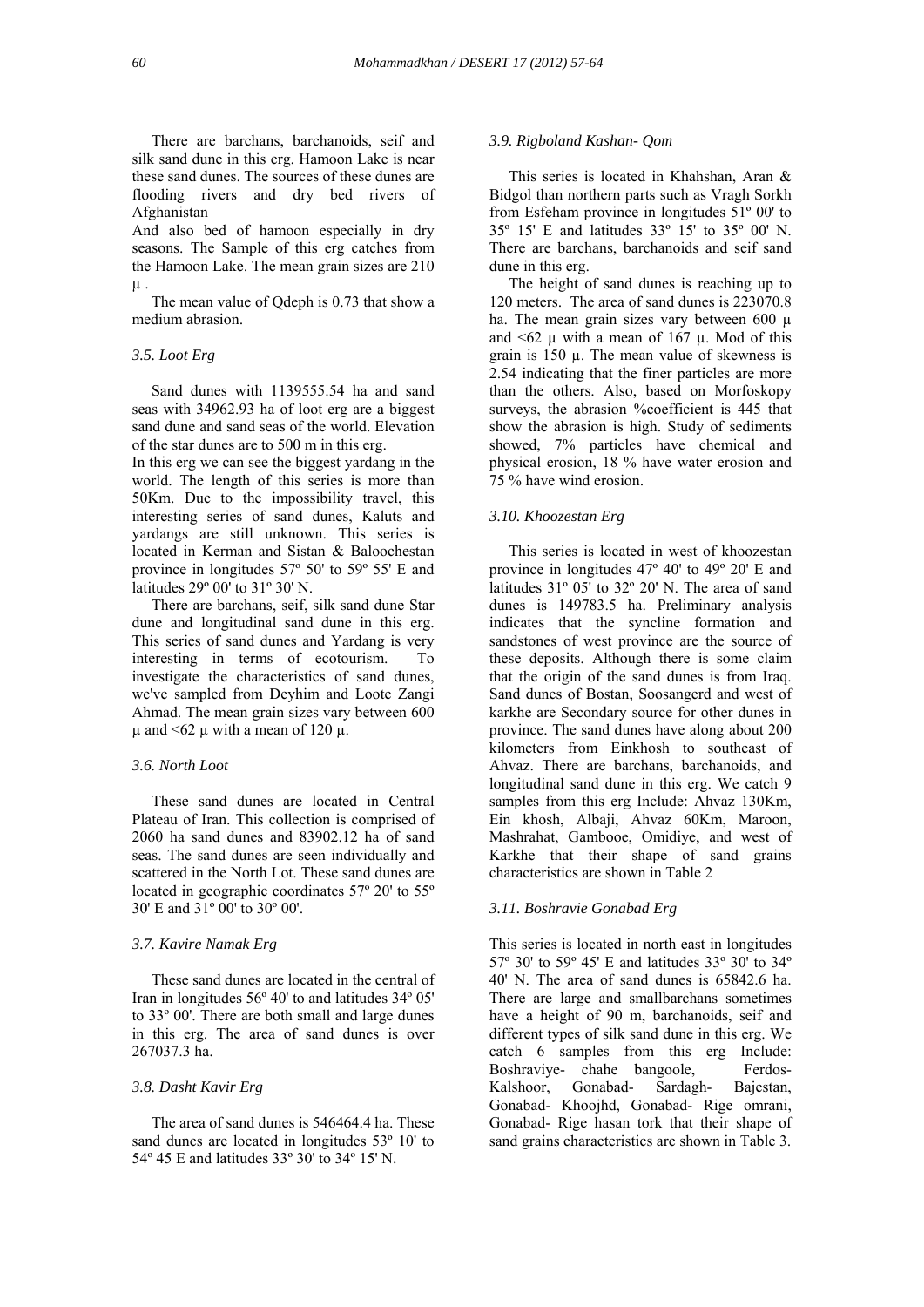| Name              | Mod<br>$(\mu)$ | $\frac{1}{2}$ . Shape of Sana grams enargeteristics of Hooglestan $E_{\text{in}}$<br>range of<br>grain sizes<br>$(\mu)$ | Mean<br>$(\mu)$ | skewness                         | abrasion<br>coefficient | chemical &<br>physical<br>$erosion\%$ | water<br>erosion% | wind<br>erosion% |
|-------------------|----------------|-------------------------------------------------------------------------------------------------------------------------|-----------------|----------------------------------|-------------------------|---------------------------------------|-------------------|------------------|
| Ahvaz<br>130Km    | 150            | $600 - 62$                                                                                                              | 144             | 2.45-irregular fine<br>sediment  | 447- High<br>abrasion   | 18                                    | 27                | 55               |
| Ein khosh         | 75             | $300 - 62$                                                                                                              | 159             | 2.59- irregular<br>fine sediment | $416$ -High<br>abrasion | 4                                     | 18                | 78               |
| Albaji            | 150            | $300 - 62$                                                                                                              | 133             | 2.10- irregular<br>fine sediment |                         |                                       |                   |                  |
| Maroon            | 150            | 300-75                                                                                                                  | 129             | 2.28- irregular<br>fine sediment |                         | $\mathbf{0}$                          | 10                | 90               |
| Ahvaz<br>60Km     | 150            | $300 - 62$                                                                                                              | 126             | 2.11-irregular<br>fine sediment  | 377                     | $\theta$                              | 11                | 89               |
| Mashrahat         | 150            | $300 - 62$                                                                                                              | 139             | 2.58- irregular<br>fine sediment | 403                     | $\Omega$                              | 10                | 90               |
| Gambooe           | 150            | $1700 - 62$                                                                                                             | 119             | 1.61- irregular<br>fine sediment |                         |                                       |                   |                  |
| Omidiye           | 150            | $300 - 62$                                                                                                              | 129             | 2.25-irregular<br>fine sediment  |                         |                                       |                   |                  |
| west of<br>Karkhe | 300            | $600 - 62$                                                                                                              | 209             | 1.47-regular<br>medium sediment  |                         |                                       |                   |                  |

Table 2. shape of sand grains characteristics of Koozestan Erg

| Table 3. Shape of sand grains characteristics of Boshravie Gonabad Erg |  |  |
|------------------------------------------------------------------------|--|--|
|                                                                        |  |  |

| Name                      | $Mod(\mu)$              | range of<br>grain sizes $(\mu)$ | Mean<br>$(\mu)$ | skewness                        |
|---------------------------|-------------------------|---------------------------------|-----------------|---------------------------------|
| Boshraviye-chahe bangoole | 75                      | $600 - 62$                      | 144             | 1.70-irregular coarse sediment  |
| Ferdos-Kalshoor           | 150                     | $1180 - 62$                     | 117             | 1.62- irregular fine sediment   |
| Gonabad-Sardagh-Bajestan  | $75 - 600$ <sup>1</sup> | $4000 - 62$                     | 292             | 1.69- irregular coarse sediment |
| Gonabad-Khoojhd           | $75 - 600^2$            | 1700-75                         | 241             | $112-$                          |
| Gonabad-Rige omrani       |                         | $300 - 62$                      | 129             | 2.48- irregular fine sediment   |
| Gonabad-Rige hasan tork   | 150                     | $300 - 62$                      | 123             | 1.96- irregular fine sediment   |

1- Particle diameters have a large variation in this sample. The specific form of curves show Sediment has transport from two different regions. Mod of finer particle is 75 micron and transport from farther areas. Mod of coarse particle is 600 micron and transport from closer areas.

2- Grain size curve of this sample indicates that larger particles than 150 microns have the uniform variation. While 62-150 micron particles distribution is approximately normal. The specific form of curves show Sediment has transport from two different regions. Mod of finer particle is 75 micron and transport from farther areas. Mod of coarse particle is 600 micron and transport from closer areas.

#### *3.12. Ghaen- Shahrakht- Ahangaran Erg*

 The area of sand dunes is 100038 ha. This series is located in east to north east of Iran in border line of Iran and Afghanistan in longitudes 59º 15' to 60º 45' E and latitudes 33º 00' to  $34^{\circ}$  15' N.

 There are barchans, barchanoids, longitude dune and parallel dune in this erg. Maximum height of dune is 20 m. Formation of Nebka in margin of rivers is the geomorphologic characteristics of this region. The mean grain sizes vary between 600  $\mu$  and <62  $\mu$  with a mean of 136 µ. The mean value of skewness is 1.54 indicating that the fine sands are more than the others. Mod of this grain is 150 µ.

# *3.13. Taybad Erg*

 The area of sand dunes is 17000.8 ha. This series is located in north east of Iran in border line of Iran and Afghanistan in longitudes 60º 52' to 60º 42' E and latitudes 34º 55' to 34º 40' N. Sand dunes of this erg have been stabilized using Haloxylon since years. There are barchans, barchanoids, and longitude sand dune in this erg. Sometimes, the heights of sand dunes are 20 m. Mod of this grain is 150 µ. The mean grain sizes vary between 600  $\mu$  and <62  $\mu$ with a mean of 155 µ. The mean value of skewness is 1.47 indicating that the irregular fine sediments are more than the others.

# *3.14. Tabas Erg*

 The area of sand dunes is 43632.4.8 ha. This series is located in east to north of Iran in longitudes 56º 15' to 56º 40' E and latitudes 34º 10' to 34º 25' N. There are barchans, seif, silk and Ghord sand dune in this erg. Sand pyramid (Star dune) heights are to 170 meters.

#### *3.15. Sabzevar Davarzan Erg*

 The area of sand dunes is 229930.9 ha. This series is located in east of Iran in longitudes 56º 15' to 57º 48' E and latitudes 35º 15' to 35º 55' N. We catch 2 samples from this erg Include: Sabzevar Badghos, Sabzevar Yahya Abad that their shape of sand grains characteristics are shown in table 4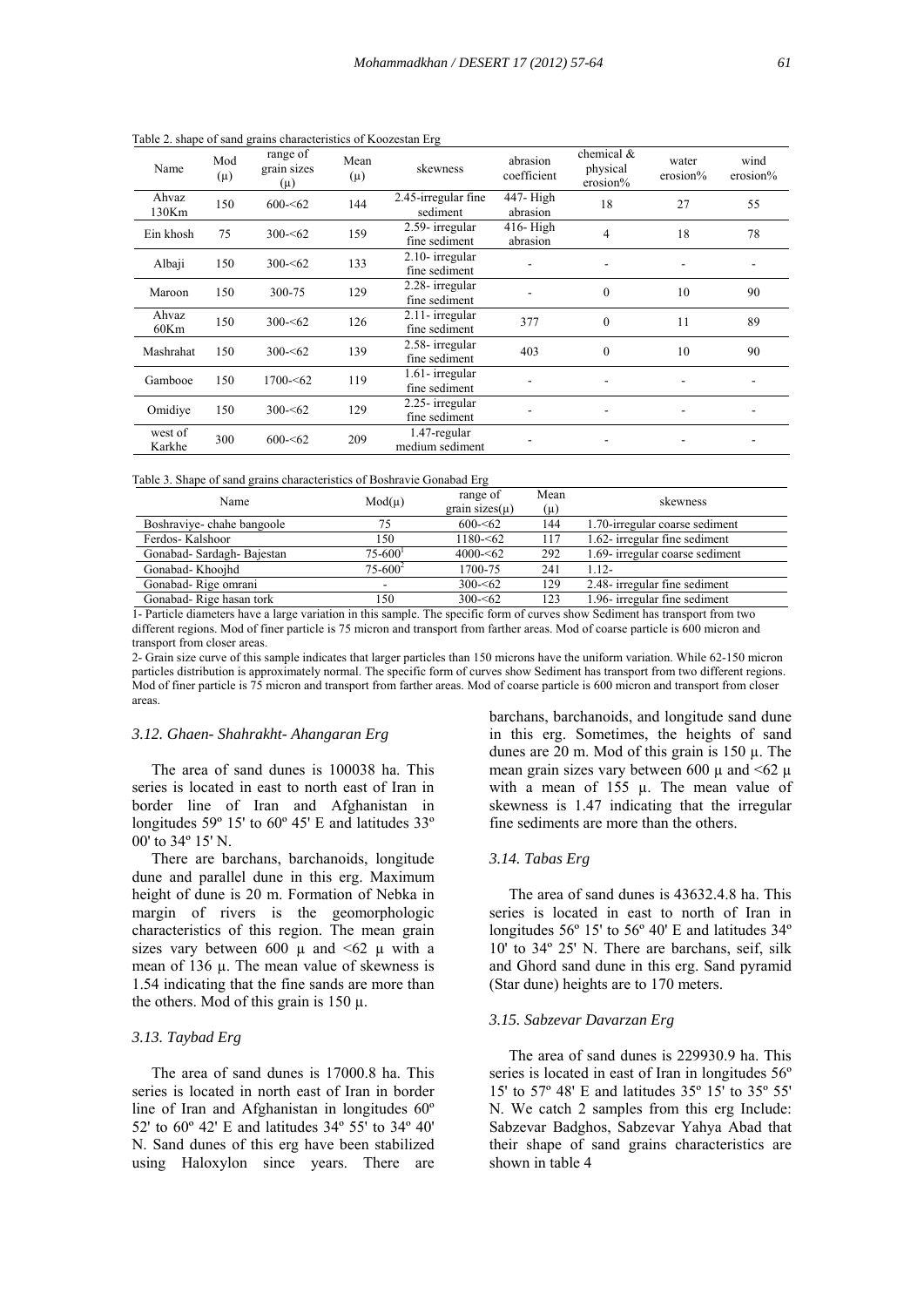|  |  | Table 4. Shape of sand grains characteristics of Sabzevar Erg |
|--|--|---------------------------------------------------------------|
|  |  |                                                               |

| skewness                        | mean | grain sizes (u)<br>range of | Mod(u    | Name                   |
|---------------------------------|------|-----------------------------|----------|------------------------|
| 49                              |      | $180 - 62$                  | ۔600-600 | Sabzevar Badghos       |
| 1.67- irregular coarse sediment |      | $600 - 62$                  |          | Yahya Abad<br>Sabzevar |

 Grain size curve of this sample (Sabzevar Badghos) indicates that larger particles than 300 microns have the uniform variation. Particles distribution of 62-300 micron is approximately normal. The specific form of curves show Sediment has transport from two different regions. Mod of finer particle is 150 micron and transport from farther areas. Mod of coarse particle is 600 micron and transport from closer areas.

#### *3.16. Damghan Erg*

 The area of sand dunes is 14212.3 ha. This series is located in central part of Iran in Semnan Province and in longitudes 55º 35' to 55º 40' E and latitudes 35º 35' to º35 55' N. These sand dunes expand as an erratic strip to 15 Km in Damghan playa along north- west to east -south. There are barchans, seif and silk sand dune in this erg. We catch 2 samples from this erg Include: Hasan Abad-Damghan and Moaleman road that their shape of sand grains characteristics are shown in table 5.

Table 5. shape of sand grains characteristics of Damghan Erg

# *3.17. Khoor & Biabanak*

 The area of sand dunes is 126978 ha. This series is located in central of Iran in Esfehan province.

 There are barchans and silk dune in this erg. Maximum height of dune is 60 m. The mean grain sizes vary between 600  $\mu$  and  $\leq 62$   $\mu$  with a mean of 167µ. The mean value of skewness is 1.47 indicating that the irregular fine sediments are more than the others. Mod of this grain is 150 µ. Also, based on shape of sand grains surveys, the abrasion coefficient is 299 that show the abrasion is low. Study of sediments showed, 1% particles have chemical and physical erosion, 22 % have water erosion and 77 % have wind erosion.

# *3.18. Mehriz Yazd Erg*

 The area of sand dunes is 38509 ha. This series is located in central of Iran in Yazd province in longitudes 54º 10' to 54º 45' E and latitudes 30º 30' to 32º 05' N. There are barchans, seif & silk sand dune in this erg with different height.

|                  |                      |                                          | Table 5, shape of sand grains characteristics of Damghan Erg |                                    |                 |                                |        |                        |
|------------------|----------------------|------------------------------------------|--------------------------------------------------------------|------------------------------------|-----------------|--------------------------------|--------|------------------------|
| wind<br>erosion% | water<br>$erosion\%$ | chemical $\&$<br>physical<br>$erosion\%$ | abrasion<br>coefficient                                      | skewness                           | Mean<br>$(\mu)$ | range of<br>grain sizes<br>(μ) | Mod(u) | Name                   |
| 84               | 14                   |                                          | $438 - High$<br>abrasion                                     | $2.60$ -irregular<br>fine sediment | 137             | $300 - 62$                     | 150    | Hasan Abad-<br>Damghan |
|                  |                      |                                          |                                                              |                                    |                 |                                |        |                        |
| 88               |                      |                                          | 352- medium                                                  | 2.70- irregular                    | 142             | $300 - 62$                     | 150    | Moaleman               |
|                  |                      |                                          | U                                                            | abrasion                           | fine sediment   |                                |        |                        |

# *3.19. Rige Zarrin Erg*

 The area of sand dunes is 58998.4 ha. This series is located in central of Iran in Yazd and Esfehan province in longitudes 54º 15' to 55º 20' E and latitudes 32º 30' to 33º 40' N. There are barchans, seif & goord dune in this erg. The goord dunes are located in the end of erg and their heights are to 80 m. The mean grain sizes vary between 600  $\mu$  and <62  $\mu$  with a mean of 146µ. The mean value of skewness is 2.31 indicating that the irregular fine sediments are more than the others. Mod of this grain is  $150 \mu$ . Also, based on shape of sand grain surveys, the abrasion coefficient is 388 that show the abrasion is medium. Study of sediments showed, 0% particles have chemical and physical erosion, 32 % have water erosion and 68 % have wind erosion.

#### *3.20. Ghavkhooni Erg*

 The area of sand dunes is 45821.8 ha. This series is located in central of Iran in Esfehan province.There are barchans, seif & silk dune in this erg. Sometimes, the heights of sand dunes are 60 m.

# *3.21. Zarand Siriz- Bafgh Erg*

 The area of sand dunes is 15420 ha. This series is located in central of Iran in Yazd province in longitudes 55º 27' to 56º 35' E and latitudes 30º 55' to 31º 37' N. Siriz dunes are reflectively dune. Zarand dunes are barchan-Bookliye and barchanoids. Bafgh sand dunes are star dunes with high height.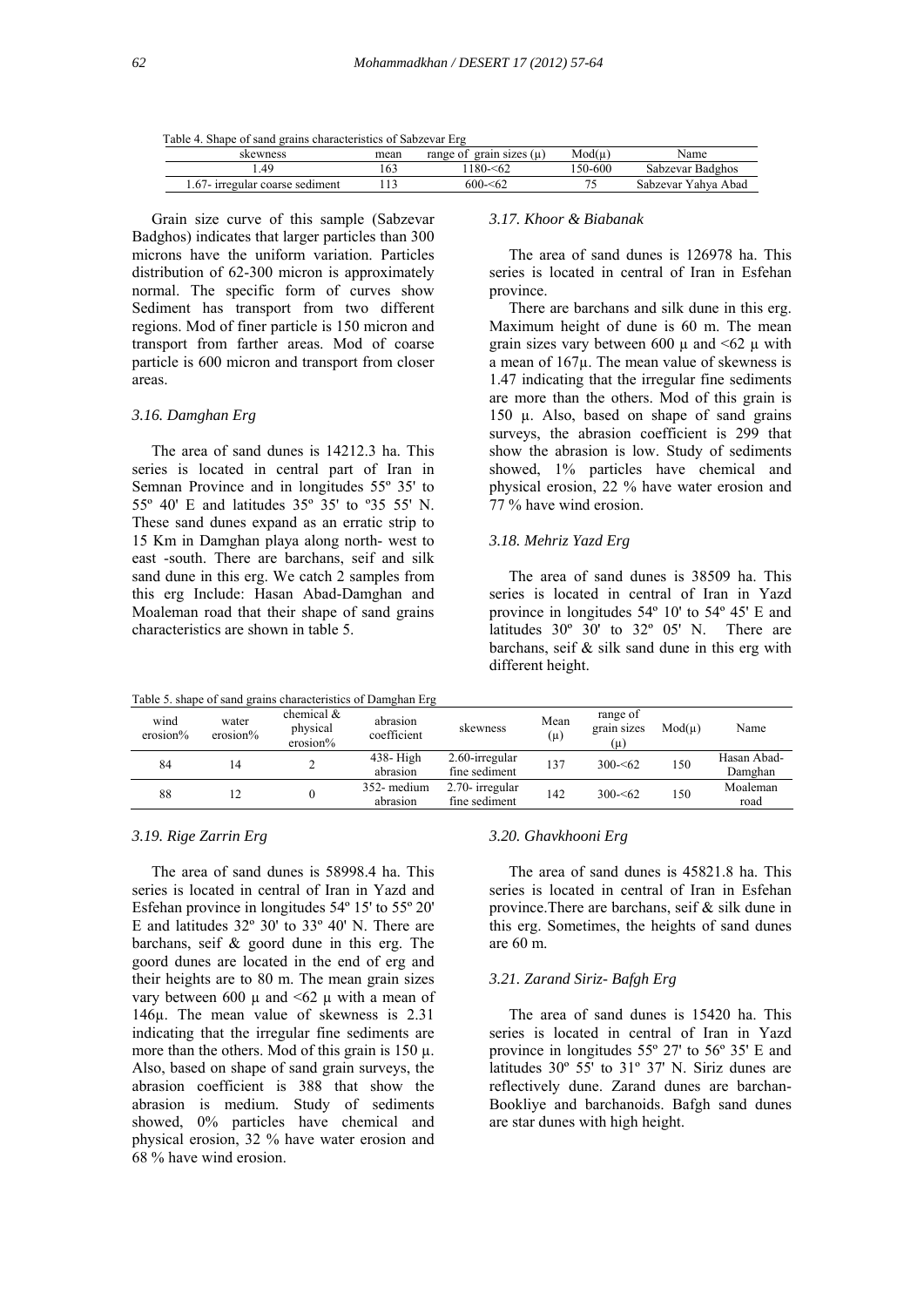#### *3.22. Kerman- Rafsanjan- Noogh*

 The area of sand dunes is 104209.5 ha. This series is located in Kerman province in longitudes 55º 30' to 57º 20' E and latitudes 30º 00' to 31º 00' N.

 Erg direction is East-West. Rafsanjan erg sand dunes are composed of two old and new generations. These sands have different color. Old sands are amorphous and irregular and new sands are large and small barchans and seif with maximum 30m height.

# *3.23. Srjan- Shahre babak Erg*

 The area of sand dunes is 104775 ha. This series is located in Kerman province in longitudes 55° 10' to 56° 15' E and latitudes 28° 55' to 30º 05'N.

#### *3.24. Saghand- Dra Anjir Erg*

 The area of sand dunes is 12153 ha. This series is located in central of Iran in Yazd province in longitudes 55º 10' to 55º 45' E and latitudes 31º 40' to 32º 30' N.

 There are barchans, barchanoids, seif and star dune in this erg. Star dunes of Dra-anjir playa have more than 170m height.

#### *3.25. MohamadAbad Erg*

 The area of sand dunes is 20212 ha. This series is located in east- north of Iran in Khorasn province in longitudes 58º 45' to 59º 05' E and latitudes  $35^\circ$  15' to  $35^\circ$  40' N. There are barchans, transverse dune and silk dune in this erg. The mean grain sizes vary between 1700 µ and  $\leq 62$   $\mu$  with a mean of  $337\mu$ . The mean value of skewness is 1.05. Mod of this grain is  $75 \mu$ . Grain size curve of this sample indicates that there are two classes. The first class is finer with mod of 75  $\mu$ . This class is transported from farther areas and it has high abrasion. The second class is coarser with mod of  $600 \mu$ . This class is transported from closer areas and it has low abrasion. The Grain size curve shows that sediment of the first class is lower than the second class.

# *3.26. Akbar Abad Erg*

 The area of sand dunes is 10541 ha. This series is located in east- north of Iran in Khorasn province in longitudes 59º 35' to 59º 50' E and latitudes 32º 30' to 32º 35' N. There are barchans and seif dune in this erg.

#### *3.27. Booralan Makoo sand seas*

 The area of sand dunes is 1600 ha. This series is located in west- north of Iran in west Azarbayjan province. This series is limited and include sand seas. The mean grain sizes vary between 1180  $\mu$  and <62  $\mu$  with a mean of 241µ. The mean value of skewness is 1.81. Also, based on shape of sand grains surveys, the abrasion coefficient is 221 that show the abrasion is medium. Study of sediments showed, 35% particles have chemical and physical erosion, 9 % have water erosion and 56 % have wind erosion.

#### **4. Discussion and Conclusion**

 Totally, 66 samples have taken from sand dunes across the country and completed 330 shapes of sand grains forms. The particles size in the samples tested is from 4000 microns to smaller than 62 microns. 11% samples are 4000µ, 3% are 1700µ, 5% are 1180µ, 13% are 600µ, and 58% are 300µ, 9% 150µ and 2% less than 62µ The skewness coefficients varied from -0.2 to 2.95 and most of them are in range of 2 that show fine sediment. The location of erg has special characteristics. Actually, the ergs cannot be established in every region of the desert. The topographic factors can capture some sand and form sand dune such as barchans, but these sand dunes are temporary and will disappear soon. The most important factors to establishment of erg are: soil moisture, roughness of floor and mountains. Iran's main ergs have formed affected by surface roughness. For example, east of loot and best sample of that, Rig bolande Kashan is established in miocene Marl with the approximate length of 90 km. the height of sand dune follow up the height of hills.

There are not studies such as this paper in Iran and only some case studies have been performed in this field.

#### **References**

- Bagnold, R.A., 1937. The size-grading of sand by wind. Proceeding of the Royal Society of London, vol. 163A. The Royal Society, London, pp. 250– 264.
- Bagnold, R.A., 1941. The Physics of Blown Sand and Desert Dunes. Methuen, London. 265 pp.
- Bagnold, R.A., Barndorff-Nielsen, O.E., 1980. The pattern of natural size distributions. Sedimentology 27, 199– 207.
- Barndorff-Nielsen, O.E., Dalsgaard, K., Halgren, C., Kuhlman, G., Moller, J.-T., Schon, G., 1982. Variations in particle size over small dune. Sedimentology 29, 53– 65.
- El-Sayed, M.I., 1999, Sedimentological characteristics and morphology of the aeolian sand dunes in the eastern part